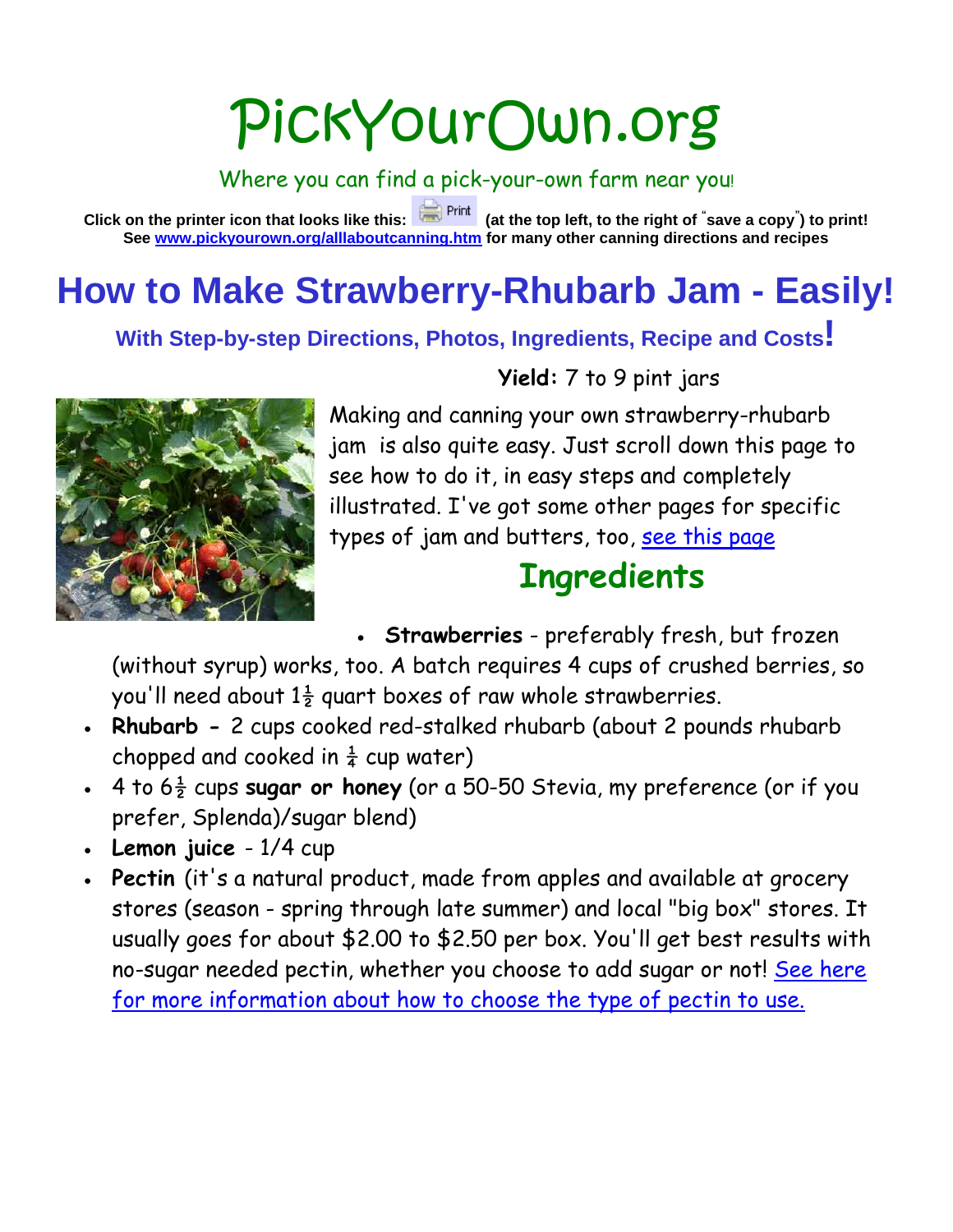# **Equipment**

- **Jar funnel** (\$2 at Target, other big box stores, and often grocery stores; and available online - see this page) or order it as part of the kit with the jar grabber.
- **At least 1 large pot**; I prefer 16 to 20 quart Teflon lined pots for easy cleanup.
- **Large spoons and ladles**
- **1 Canner** (a huge pot to sanitize the jars after filling (about \$30 to \$35 at mall kitchen stores, sometimes at big box stores and grocery stores.). **Ball jars** (Grocery stores, like Publix, Kroger, Safeway carry them, as do some big box stores - about \$7 per dozen 8 ounce jars including the lids and rings)
- **Lids** thin, flat, round metal lids with a gum binder that seals them against the top of the jar. They may only be used once.
- **Rings** metal bands that secure the lids to the jars. They may be reused many times.

## **Optional stuff:**

- **Foley Food Mill** (\$25) not necessary; useful if you want to remove seeds (from blackberries) or [make applesauce.](http://pickyourown.org/applesauce.htm)
- **Lid lifter** (has a magnet to pick the lids out of the boiling water where you sanitize them. (\$2 at big box stores or it comes in the kit at left)
- **Jar grabber** (to pick up the hot jars)- Big box stores and grocery stores sometimes carry them; and it is available online - see this page. It's a tremendously useful to put jars in the canner and take the hot jars out (without scalding yourself!). The kit sold below has everything you need, and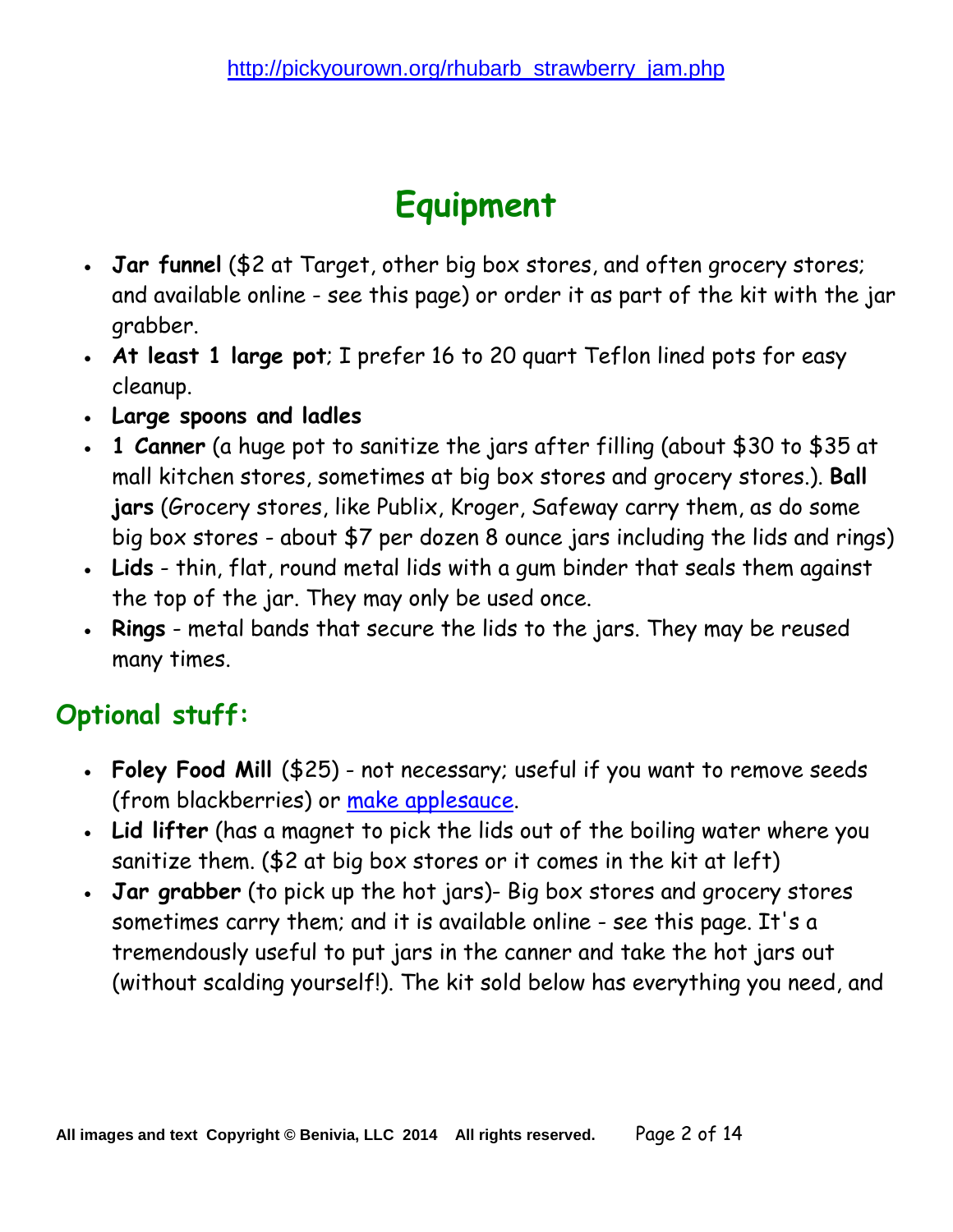at a pretty good price:

## **Strawberry-Rhubarb Jam-making Directions**

This example shows you how to make either strawberry-rhubarb jam. The yield from this recipe is about 8 eight-ounce jars (which is the same as 4 pints).

**Step 1 - Pick the strawberries and rhubarb! (or buy them already picked)**

It's fun to go pick your own and you can obviously get better quality ones! See this page for [strawberry](http://pickyourown.org/strawberries.htm)  [facts and picking tips](http://pickyourown.org/strawberries.htm)

At right is a picture of a typical strawberry field.

I prefer to grow my own; which is really easy - but that does take some space and time and can be challenging.

As mentioned in the Ingredients section; you may use frozen berries (those without syrup or added sugar); which is especially useful if you want to make some strawberryrhubarb jam in December to give away at Christmas!

Above and at left are strawberries and blackberries that I picked at a pick-your-





**All images and text Copyright © Benivia, LLC 2014 All rights reserved.** Page 3 of 14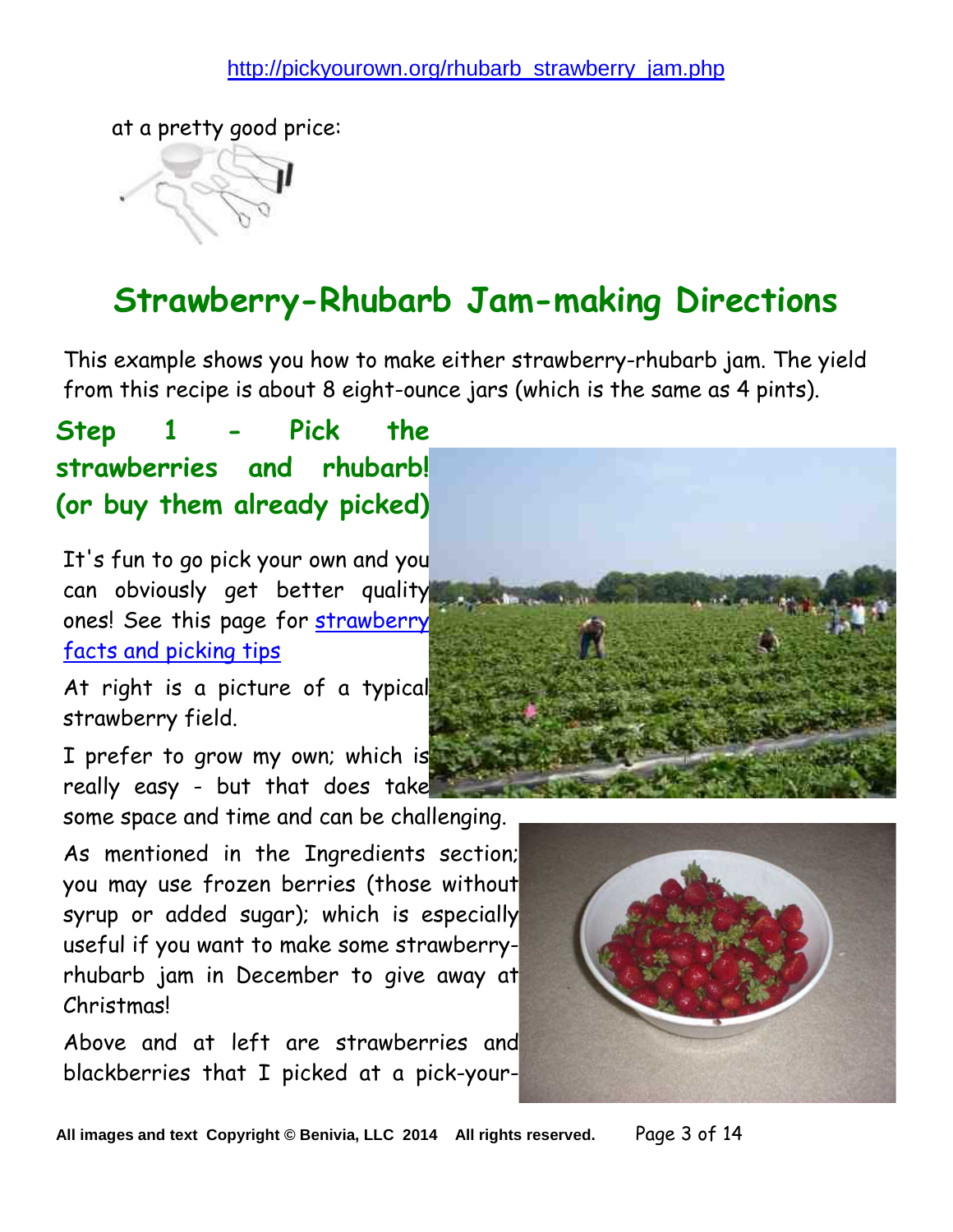own farm. If you want to pick your own, here is a list and links to the [pick your](http://pickyourown.org/index.htm)  [own farms.](http://pickyourown.org/index.htm)

#### **How much fruit?**

Strawberry-rhubarb jam can ONLY be made in rather small batches -about 4 to 6 cups at a time - like the directions on the pectin say, DO NOT increase the recipes or the jam won't "set" (jell, thicken). (WHY? Alton Brown on the Food Channel says pectin can overcook easily and lose its thickening properties. It is easier and faster to get an even heat distribution in smaller batches.

#### **Step 2 - Wash the jars and lids**

Now's a good time to get the jars ready, so you won't be rushed later. The dishwasher is fine for the jars; especially if it has a "sanitize" cycle, the water bath processing will sanitize them as well as the contents! If you don't have a dishwasher with a sanitize cycle, you can wash the containers in hot, soapy water and rinse, then sanitize the jars by boiling them 10 minutes, and keep the jars in hot water until they are used.



NOTE: If unsanitized jars are used, the product should be processed for 5 more minutes. However, since this additional processing can result in a poor set (runny jam), it's better to sanitize the jars.

Put the lids into a pan of hot, but not quite boiling water (that's what the manufacturer's recommend) for 5 minutes, and use the magnetic "lid lifter wand" to pull them out. Leave the jars in the dishwasher on "heated dry" until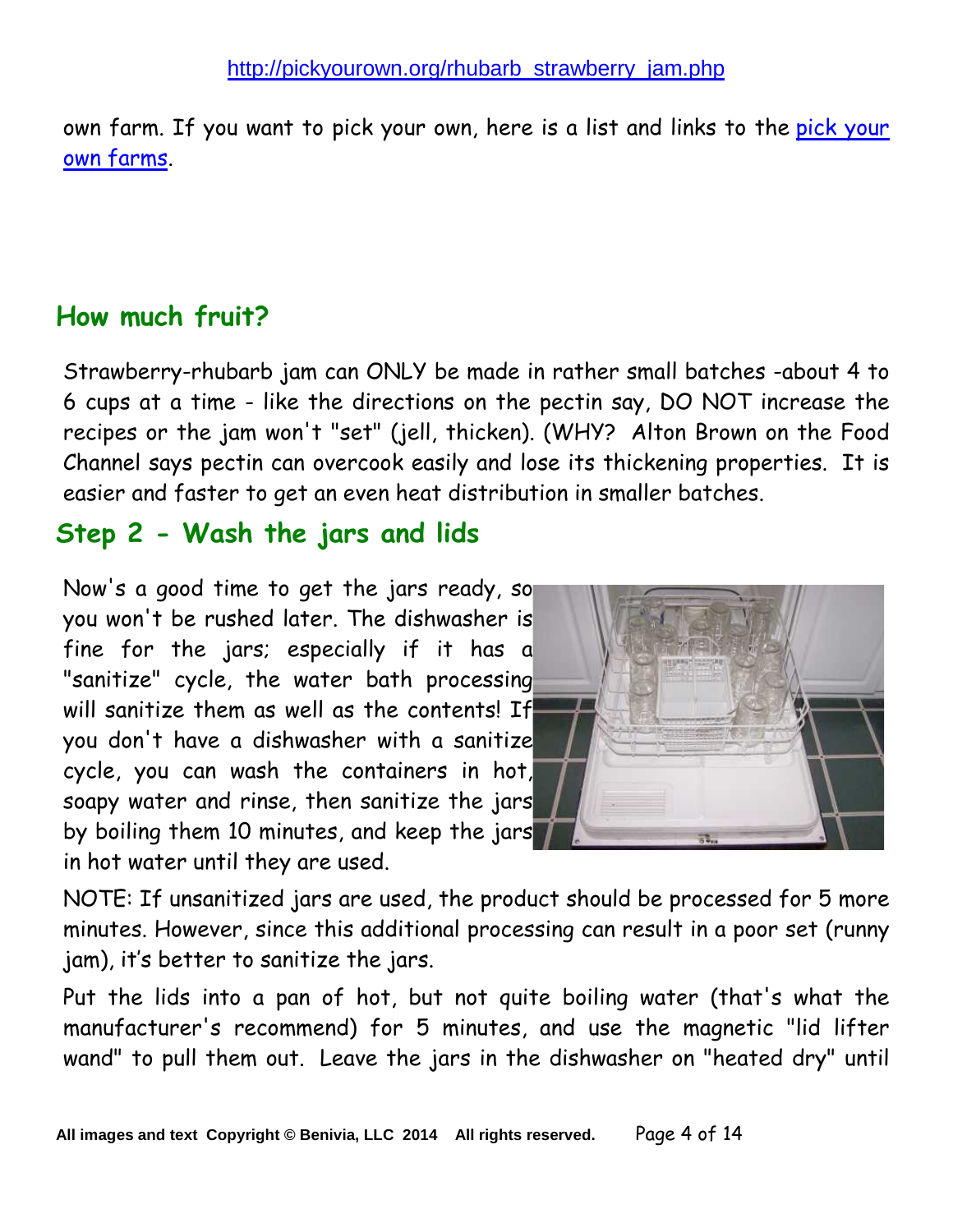you are ready to use them. Keeping them hot will prevent the jars from breaking when you fill them with the hot jam.

#### **Step 3 -Wash the rhubarb and strawberries!**

I'm sure you can figure out how to wash the fruit in plain cold water.



#### **Step 4 - Cut up the rhubarb and remove the strawberry hulls**

Rhubarb varieties differ - if the type you have has a tough outer skin, peel it off. You can tell if it is tough if it peels off easily as a thin skin. Generally, you do not need to peel the rhubarb.

You'll then need to remove the ends of the rhubarb - the tough part that connects to the plant (as show at left) and then dice the stalks into 1/2 inch pieces.





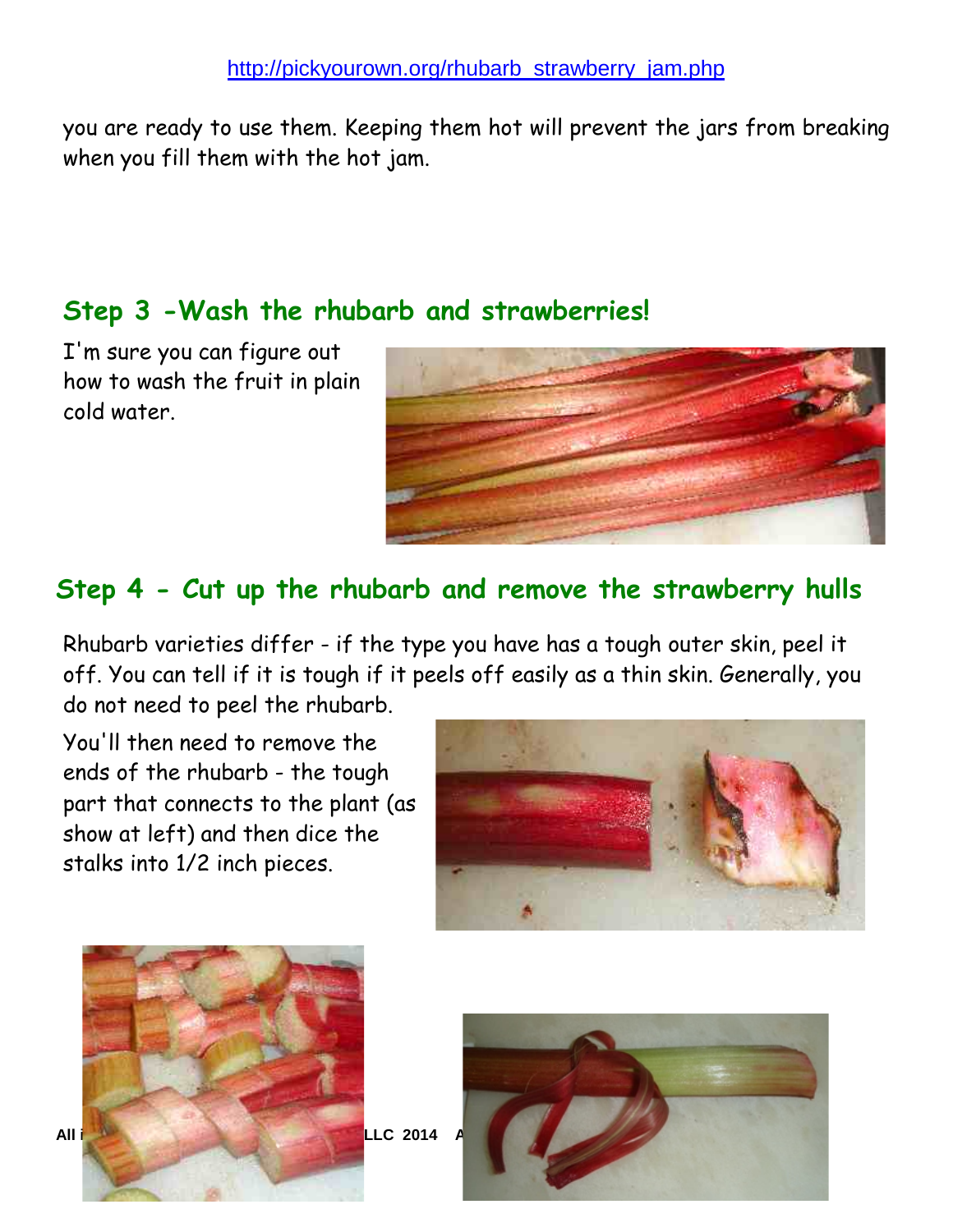The strawberries only need to have the hulls removed and if they are very large, cut them in half.



## **Step 5 - Cook the rhubarb**

Add water, cover, and simmer until rhubarb is tender (about 1 or 2 minutes after it starts to boil).

### **Step 6 - Crush the strawberries**

Then you just mush them up a bit - not completely crushed, but mostly. Most people seem to like large chunks of fruit but crushing them releases the natural pectin so it can thicken. You'll need about 4 cups, mushed up.

If you want seedless jam, you may need to run the crushed berries through a food mill (below). The Villaware has a



selection of screens, including a fine screen that works on strawberries. The

**All images and text Copyright © Benivia, LLC 2014 All rights reserved.** Page 6 of 14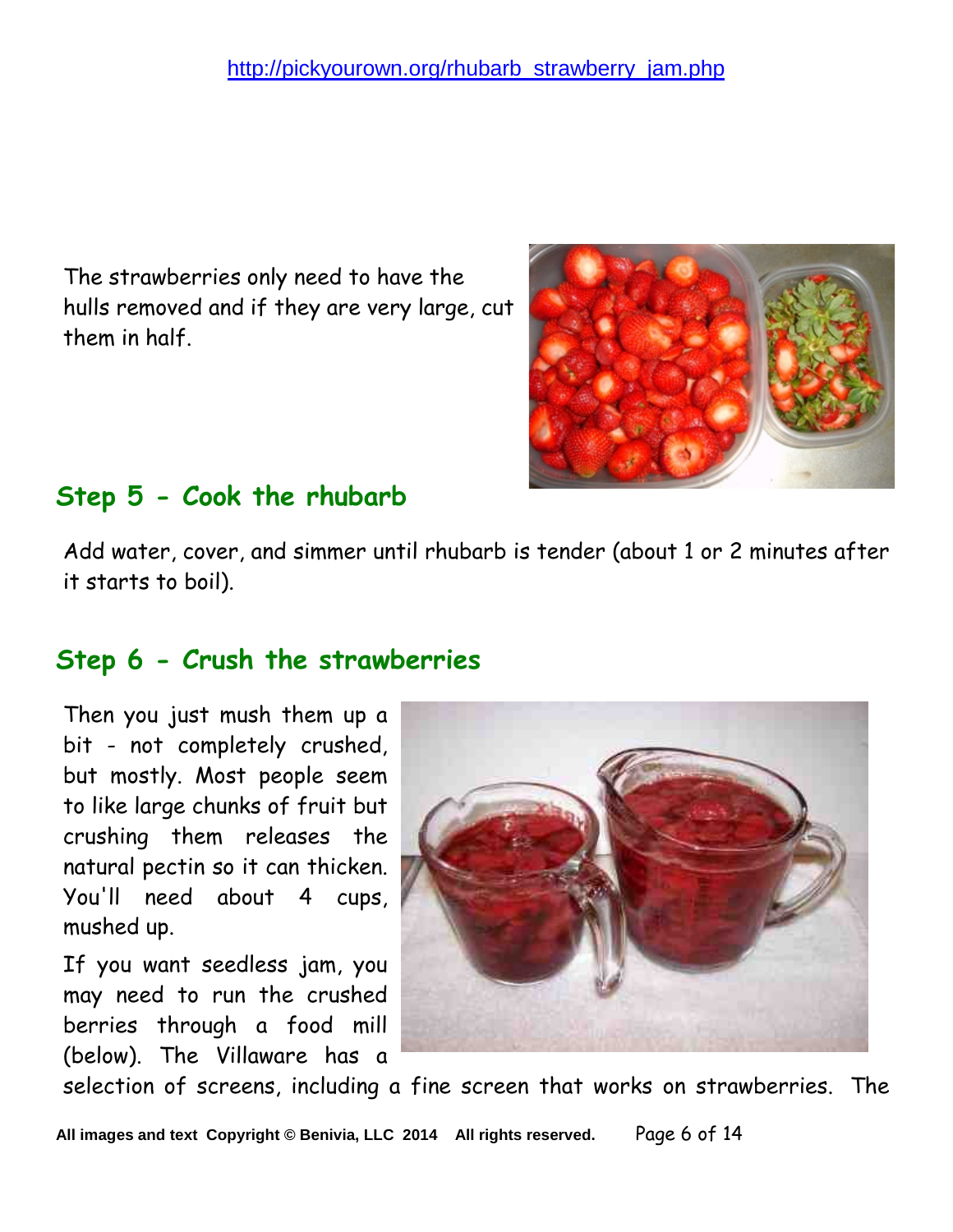Foley stops blackberries seeds, but most raspberry and all strawberry seeds pass through. They cost between \$25 to \$60.

#### **Step 7 - Measure out the sugar, honey or other sweetener.**

You'll need 4 cups of sugar (or about the same of honey). You can make a strawberry-rhubarb jam with no added sugar if you use the "No-added sugar pectin" but honestly, the resultant jam just isn't as good. It tends to be darker, more runny and less flavorful. But using the noadded sugar pectin with a reduced amount of sugar, about 4 cups instead of the usual 7 cups, works GREAT!



After measuring the sugar, set 1/4 cup aside to mix separately with the pectin in the next step.

If you would rather try to make [jam with no added sugar, click here](http://pickyourown.org/jamnosugar.htm) for those directions!

### **Step 8 - Mix the rhubarb and strawberries with the lemon juice and pectin and cook to a full boil**

Strawberries and rhubarb don't contain much natural pectin, so you need to add a package and a half of the boxed pectin, or the jam will be pretty runny. Mix the dry pectin with about 1/4 cup of sugar and Keep this separate from the rest of the sugar. If you are not using sugar, you'll just have to stir more vigorously to prevent the pectin



**All images and text Copyright © Benivia, LLC 2014 All rights reserved.** Page 7 of 14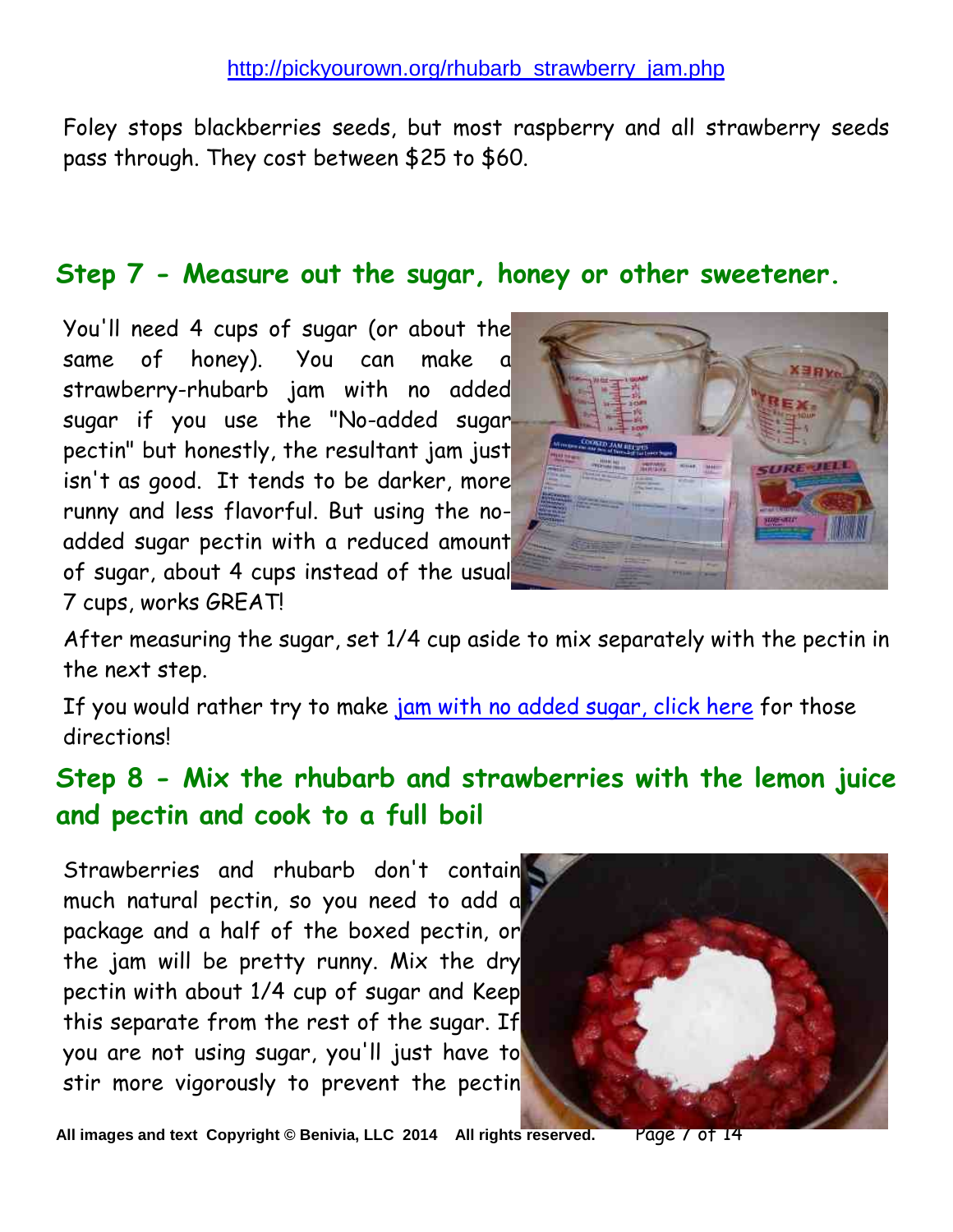from clumping. This helps to keep the pectin from clumping up and allows it to mix better!

Stir the pectin into the berries, add the 1/4 cup of lemon juice (which helps make a good gel and reduces spoilage) and put the mix in a big pot on the stove over medium to high heat (stir often enough to prevent burning). It should take about 5 to 10 minutes to get it to a full boil (the kind that cannot be stirred away).

Why use pectin? You may run into grandmotherly types who sniff "*I* never used pectin!" at you. Well, sure, and their generation took a horse and buggy to work, died of smallpox and ate canned meat and green beans that tastes like wet newspapers. Old fashioned ways are not always better nor healthier. Pectin, which occurs naturally in fruit, is what makes the jam "set" or thicken (together with sugars and acids in the fruit). The pectin you buy is just natural apple pectin, more concentrated. Using pectin dramatically reduces the cooking time, which helps to preserve the vitamins and flavor of the fruit, and uses much less added sugar. But, hey, if you want to stand there and stir for hours, cooking the flavor away, who am I to stop you! :) Having said that, there are some fruits that have naturally high amounts of pectin [\(see this page for a list\)](http://pickyourown.org/pectin.htm) and they simply don't need much or any padded pectin.

**Notes about pectin:** I usually add about 50% more pectin (just open another

pack and add a little) or else the jam is runnier than I like. With a little practice, you'll find out exactly how much pectin to get the thickness you like.

**Another tip:** as mentioned above, use the lower sugar or no-sugar pectin. You can add sugar to either and it cuts the amount of sugar you need from 7 cups per batch to 4 cups or less! And it tastes even better! On the other hand; I have



never had success with the No-sugar pectin without adding ANY sugar. It always turned out runny and bland. You might want to try using the low sugar or no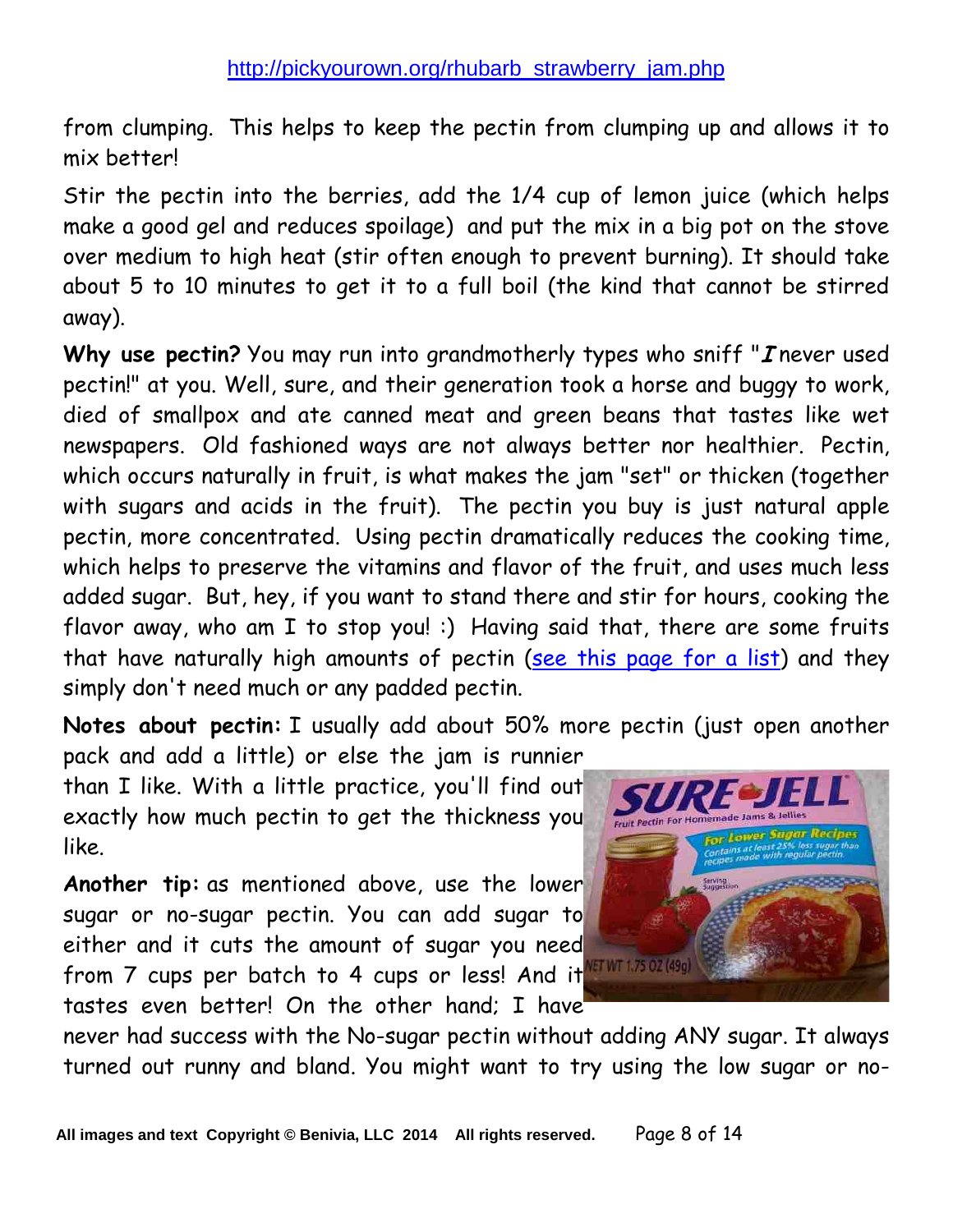sugar recipe with a mixture of sugar and Stevia, my preference (or if you prefer, Splenda); sugar and white grape juice, or just white grape juice - that will cut down the sugar, but still preserve the flavor.

## **Step 9 - Get the lids warming in hot (but not boiling) water**

Lids: put the lids into a pan of hot water for at least several minutes; to soften up the gummed surface and clean the lids.

#### **Step 10 - Add the remaining sugar and bring to a boil again for 1 minute**

When the berry-pectin mix has reached a full boil, add the rest of the sugar (about 4 cups of sugar per 6 cup batch of berries) and then bring it back to a boil and boil hard for 1 minute... If you bring it back to a full boil fairly slowly (on medium heat rather than high) that will help reduce foaming.

Remove from the heat.

### **Step 11 - Skim any excessive foam**

Foam... What is it? Just jam with a lot of air from the boiling. But it tastes more like, well, foam, that jam, so most people remove it. It is harmless, though. Some people add 1 teaspoon of butter or margarine to the mix in step 6 to reduce foaming, but food experts

All images and text Copyright © Benivia, LLC 2014 All rights reserved.





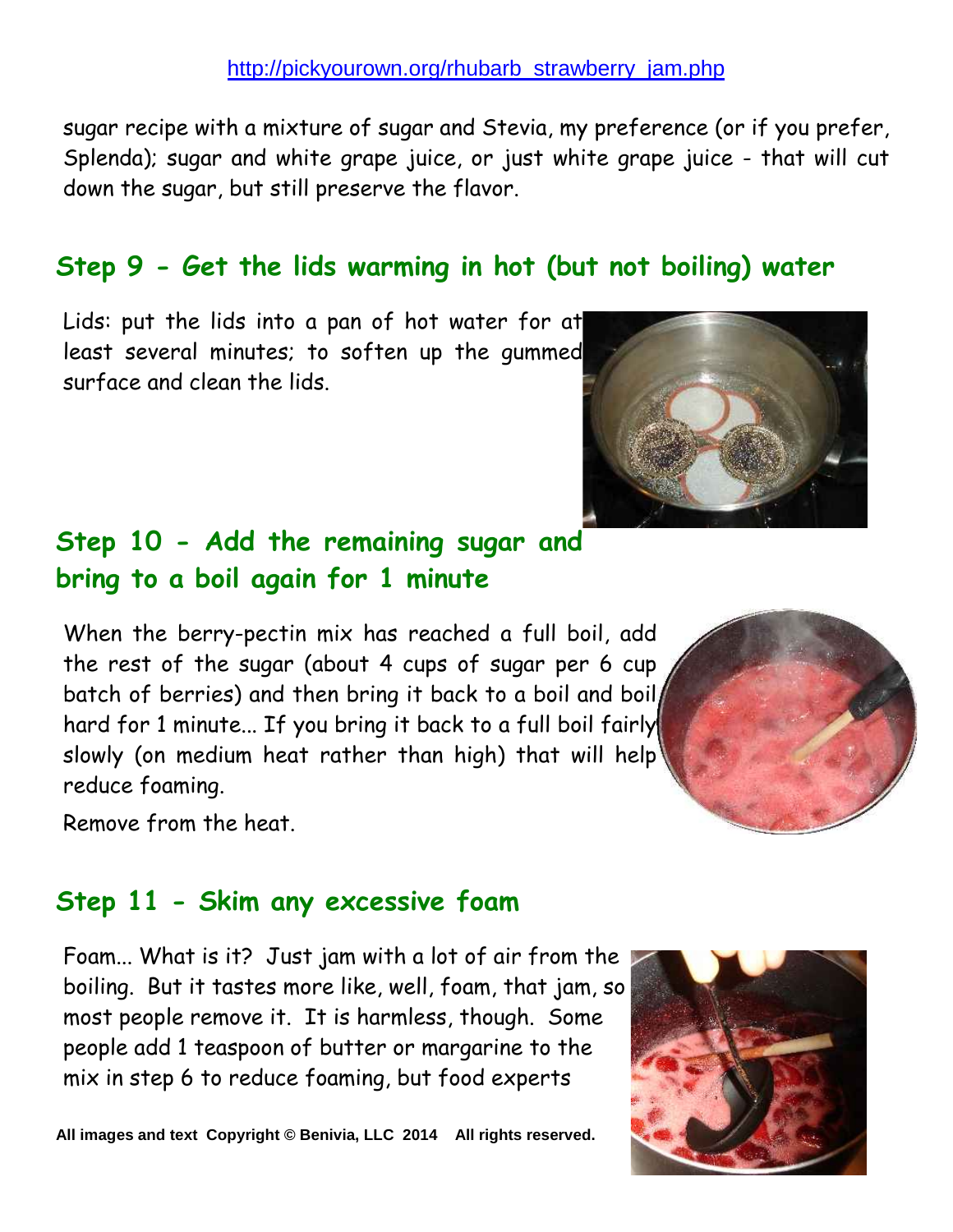debate whether that may contribute to earlier spoilage, so I usually omit it and skim.

But save the skimmed foam! You can recover jam from it to use fresh! See this [page for directions!](http://www.pickyourown.org/foam.htm)

## **Step 12 - Testing for "jell" (thickness)**

I keep a metal tablespoon sitting in a glass of ice water, then take a half spoonful of the mix and let it cool to room temperature on the spoon. If it thickens up to the consistency I like, then I know the jam is ready. If not, I mix in a little more pectin (about 1/4 to 1/2 of another package) and bring it to a boil again for 1 minute.



**Notes about "set" (thickening or jell):** It takes 3 ingredients for jams and jellies to set: pectin, sugar and acidity. The amount of pectin that is naturally occurring in the fruit varies from one type of fruit to another and by ripeness (counter intuitively, unripe contains more pectin). [See this page](http://pickyourown.org/pectin.htm) for more about pectin in fruit. It takes the right balance, and sufficient amounts of each of pectin, sugar and acidity to result in a firm jam or jelly. Lastly, it takes a brief period (1 minute) of a hard boil, to provide enough heat to bring the three together. Generally speaking, if your jam doesn't firm up, you were short in pectin, sugar or acidity or didn't get a hard boil. That's ok - you can "remake' the jam; see [this page!](http://pickyourown.org/how_to_fix_runny_jam.htm)

### **Step 13 - Optional: Let stand for 5 minutes and stir completely.**

Why? Otherwise, the fruit will often float to the top of the jar. This isn't a particular problem; you can always stir the jars later when you open them; but some people get fussy about everything being "just so", so I've included this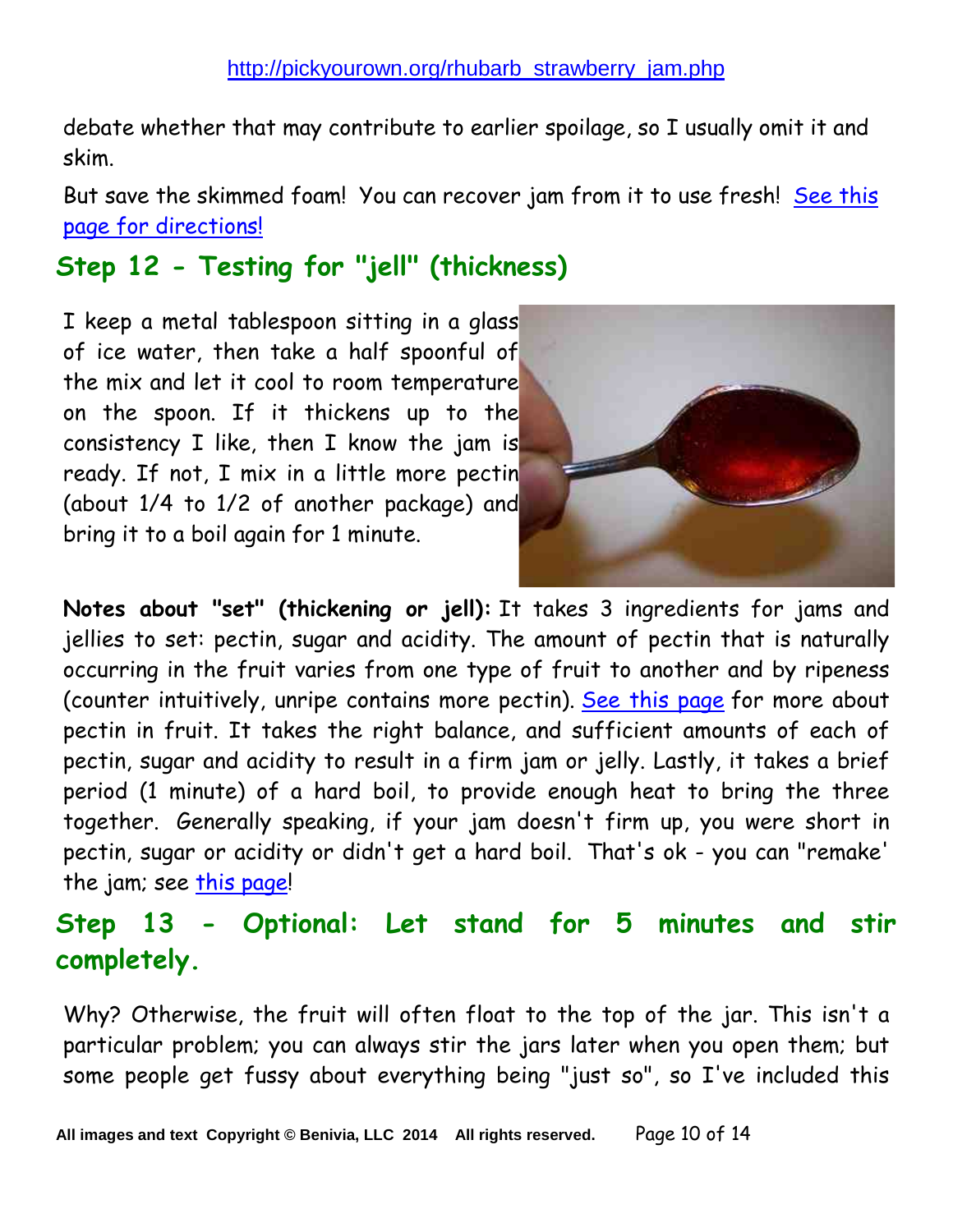step! Skipping this step won't affect the quality of the jam at all. I usually don't bother.

You'll also notice that the less sugar you use, the more the fruit will float (chemists will tell you it is due to the decreased density of the solution!)

#### **Step 14 - Fill the jars and put the lid and rings on**

Fill them to within  $\frac{1}{4}$ -inch of the top, wipe any spilled jam off the top, seat the lid and tighten the ring around them. Then put them into the boiling water canner!





### **Step 15 - Process the jars in the boiling water bath**

This is where the jar tongs come in really handy!

Keep the jars covered with at least 2 inches of water. Keep the water boiling. In general, boil them for 10 minutes, which is what ureJell (the makers of the pectin)

All images and text Copyright © Benivia, LLC 2014 All rights res

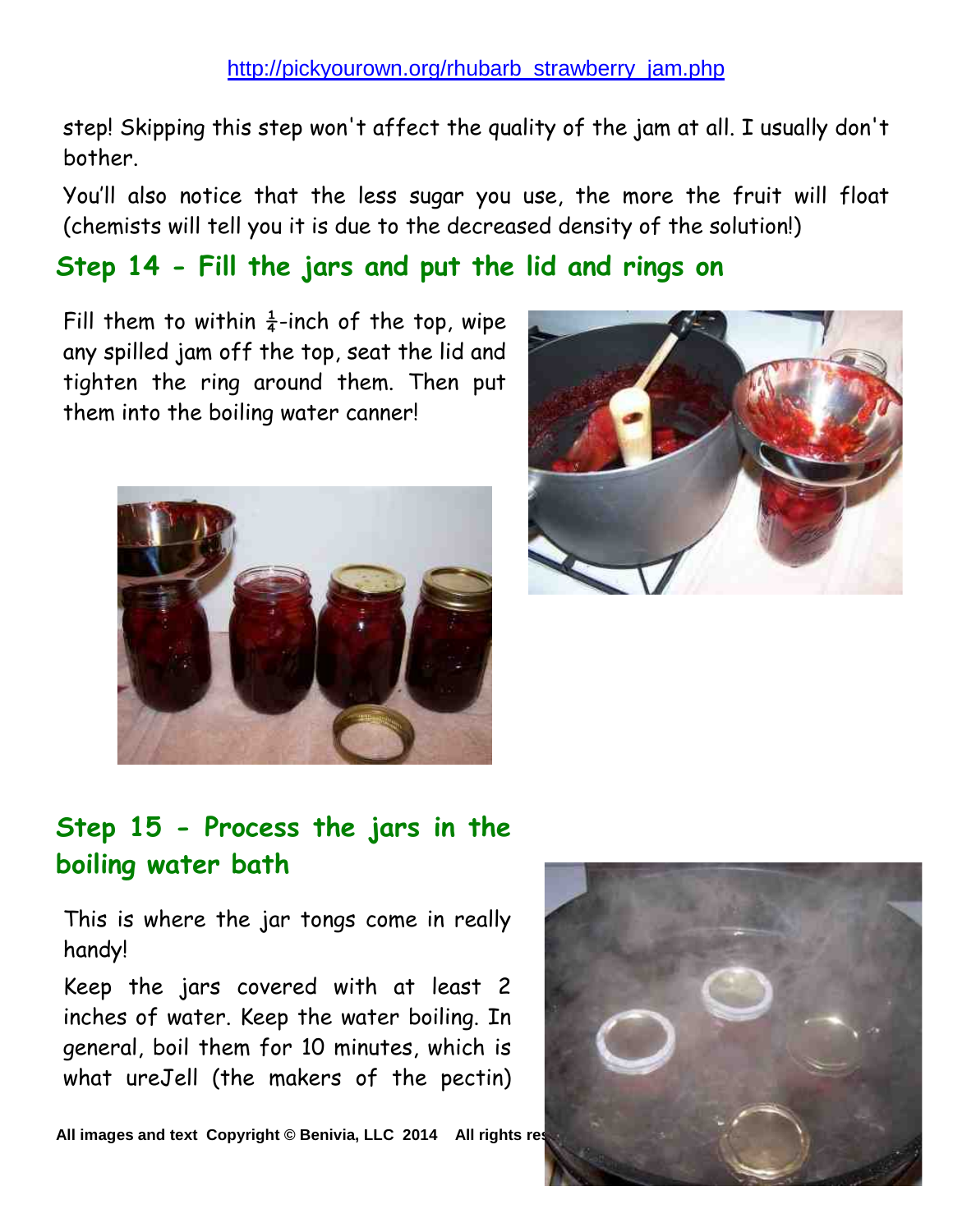recommend. I say "in general" because you have to process (boil) them longer at higher altitudes than sea level, or if you use larger jars, or if you did not sanitize the jars and lids right before using them. The directions inside every box of pectin will tell you exactly. The directions on the pectin tend to be pretty conservative. Clemson University says you only need to process them for 5 minutes. I usually hedge my bets and start pulling them out after 5 minutes, and the last jars were probably in for 10. I rarely have a jar spoil, so it must work. But you don't want to process them too long, or the jam will turn dark and get runny. See the chart below for altitude adjustment to processing times, if you are not in the sea level to 1,000ft above sea level range.

Note: Some people don't even boil the jars; they just ladle it hot into hot jars, put the lids and rings on and invert them, but putting the jars in the boiling water bath REALLY helps to reduce spoilage! To me, it makes little sense to put all the working into making the jam and then not to process the jars to be sure they don't spoil!

| Recommended process time for jams in a boiling water canner. |                        |                              |                                                                                       |    |  |  |
|--------------------------------------------------------------|------------------------|------------------------------|---------------------------------------------------------------------------------------|----|--|--|
|                                                              |                        | Process Time at Altitudes of |                                                                                       |    |  |  |
|                                                              |                        |                              | Style of Pack   Jar Size $\ 0 - 1{,}000$ ft $\ 1{,}001 - 6{,}000$ ft   Above 6,000 ft |    |  |  |
| Hot                                                          | Half-pints<br>or Pints | 5 min                        | 10                                                                                    | 15 |  |  |

#### **Step 16 - Remove and cool the jars - Done!**

Lift the jars out of the water with your jar lifter tongs and let them cool without touching or bumping them in a draft-free place (usually takes overnight)

You can then remove the rings if you like, but if you leave them on, at least loosen them quite a bit, so they don't rust in place due to trapped moisture. Once the jars are cool, you can check that they are



All images and text Copyright © Benivia, LLC 2014 All rights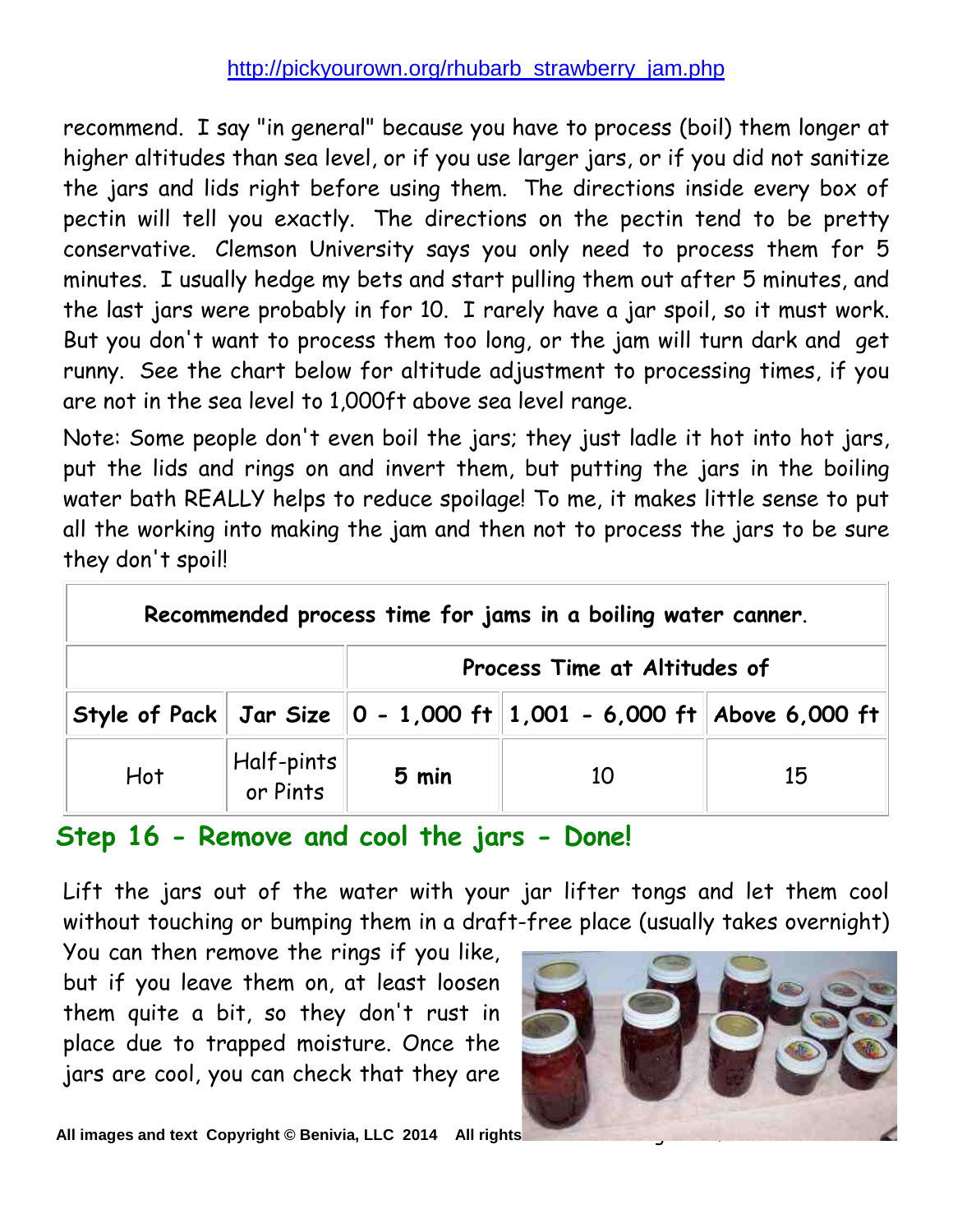sealed verifying that the lid has been sucked down. Just press in the center, gently, with your finger. If it pops up and down (often making a popping sound), it is not sealed. If you put the jar in the refrigerator right away, you can still use it. Some people replace the lid and reprocess the jar, then that's a bit iffy. If you heat the contents back up, re-jar them (with a new lid) and the full time in the canner, it's usually ok.

Once cooled, they're ready to store. I find they last up to 12 months. But after about 6 to 8 months, they get darker in color and start to get runny. They still are safe to eat, but the flavor and texture aren't as good. So eat them in the first 6 months after you prepare them! Another trick is to keep the uncooked berries or other fruit in the freezer and make and can the jam as needed, so it's always fresh.